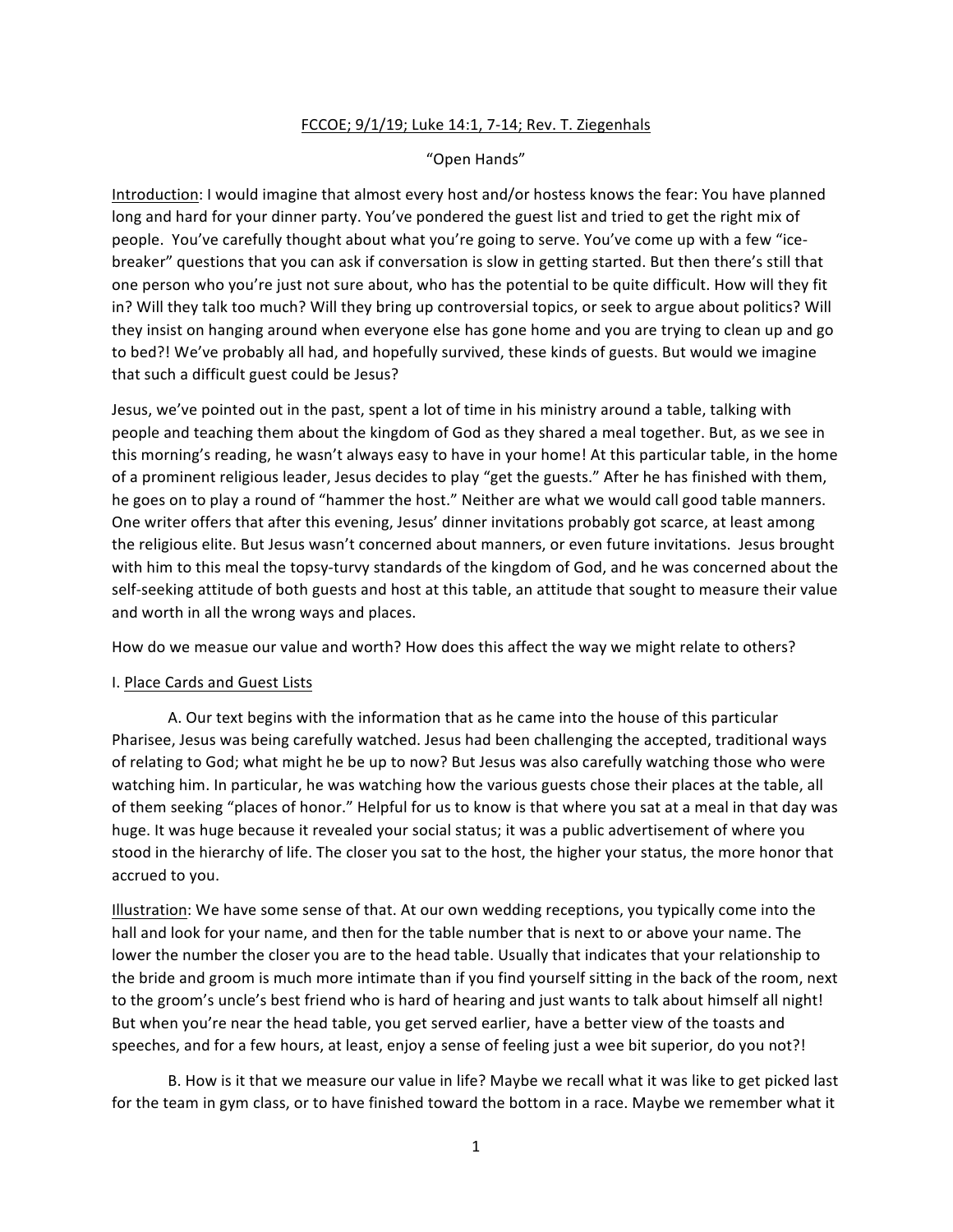was like to have flunked an exam, or to have lost out in a competition for a promotion. We know what it's like to feel unwanted or less than. Conversely, maybe we were highly successful on our team, or in our class, or at our workplace, and we know the pressure of trying to hold on to that position. Either way, the danger is that we become trapped in a value system, in a hierarchy of identity, that says our value in life is determined by where we land on some particular scale and how we thus become viewed by others. Such a value system, Jesus goes on to suggest in a parable, carries with it a high price. Image management is exhausting. It can cause us to live with the anxiety that we will be found as "less than," and that, like the host does in the parable, we'll get bounced from the position we've worked so hard to obtain. Our coach will put us back on jv, our teacher will send us to the remedial class, our boss will return us to our old desk, or maybe send us packing altogether. And then what will others think of us? In the eyes of the world, we'll be worth nothing.

C. Now the guests, and their jockeying for position, were not the only ones Jesus had his eye on. Jesus next turned his attention to the host, though he was clearly still addressing everyone in the room because everyone there would need to be a host at one time or another and have to put a guest list together. That is because an ethic of reciprocity ruled the day. To accept an invitation meant that eventually you would have to extend one. Therefore, as a host, you would be careful to invite only those who could pay you back, and also to invite those on a higher social scale, anticipating that their return invitation would lift you up a rung or two on the social ladder.

D. The danger with this kind of "social bookkeeping" is that you only give when you know you can get. Why bother with those who can do nothing for us? This kind of thinking leaks over into our relationship with God as well. We can end up doing "religious things," doing good things for God, with the belief that God will somehow pay us back and return the favor by doing good things for us. But if something difficult, or even tragic, happens in our life, we conclude that God has somehow failed us and has not given us what we deserve.

## II. Seeing Ourselves Clearly

A. In the midst of all this stumbling around that we can do as human beings, seeking our value in all the wrong places, where does the gospel meet us? It meets us when we're able to see ourselves clearly. To begin with, we notice that Jesus was at table on a sabbath. While sabbath was the day set aside for worship and rest, Deuteronomy 5 reminds its readers, in the fourth commandment, that sabbath was also a day for Israel to remember the sting of slavery that she had experienced: "Remember that you were slaves in Egypt and that the LORD your God brought you out of there with a mighty hand and an outstretched arm" (5:15). They were once a people relegated to the lowest position in society and God rescued them. They went from unwanted to wanted, from ignored to remembered, from foreigner to full citizen, from worthless to valued, not because of anything they had done but because of the steadfast love of the Lord, because of who God is and what God had done for them. It should have humbled them, had they taken the time to remember and to see themselves clearly. Instead, they were scrambling to exalt themselves, seeking to establish their value on their own terms.

B. Such a rescue from slavery becomes deepened as we consider the work of Jesus. In a few minutes, we'll remember how, at the table where he celebrated the last supper he would eat with his disciples before his death, Jesus explained to his disciples how he was going to forgive them and restore them and renew them, and all who would follow in their faith. What we see is that Jesus came into this world, into the wedding reception of life, and willingly humbled himself, taking the form of a servant